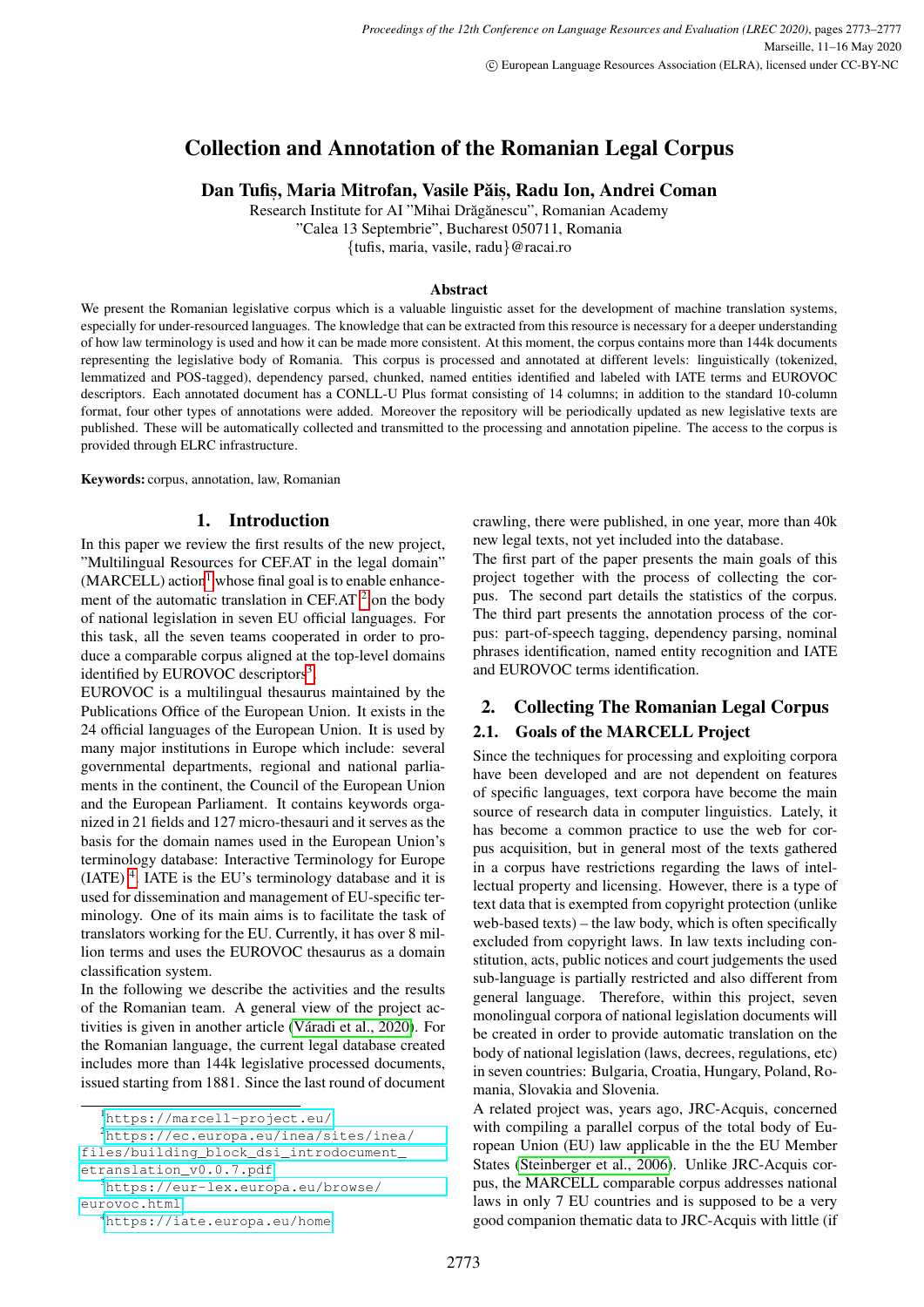any) duplication.

The main goals of the first phase of this action are: to produce a pre-processed (tokenized and morphologically tagged) monolingual corpus of national legislative texts for each of the seven languages; to identify the IATE and EU-ROVOC terms in texts and to classify the documents according to the 21 EUROVOC fields (top-level domains).

#### 2.2. The corpus building process

The acquisition of the texts included in the Romanian legislative corpus was done via crawling. In order to collect the corpus, we used the Romanian legislative portal  $5$ , which provides free access to all the legal documents issued since 1881. During this step, all the HTML-tags were eliminated together with style sheets, objects, tables, figures etc. From each file we collected only raw texts and the information needed to create metadata such as: document type, issuer, date, title and URL.

## 3. Corpus Statistics

The corpus contains more than 144k files ranging from 1881 to 2018. In Table [1](#page-1-1) we present general statistics for the annotated corpus.

| No. of raw documents | 144,131    |
|----------------------|------------|
| No. of sentences     | 4,300,131  |
| No. of tokens        | 66,918,022 |
| No. of unique lemmas | 200.888    |
| No. of unique tokens | 281,532    |

<span id="page-1-1"></span>Table 1: General statistics of the corpus

There are five main types of Romanian legal documents: governmental decisions (25%), ministerial orders (18%), decisions (16%), decrees (16%) and laws (6%).

After the statistics were calculated, we found that there are six main issuers of the documents: Government (28%), Ministers (19%), President (14%), Constitutional Court (12%), Parliament (6%) and National Authorities (4%).

Concerning the time-stamp, most of the published documents were issued after year 2000. Before 1990, almost 4,000 documents were issued and between 1990 and 2000 around 21,000 legal documents were published. After year 2000, the number of issued documents has increased and, on average, more than 6,000 documents were issued every year, reaching a total of 120,000 until 2018, in 19 years.

In terms of document length, there are around 6,000 short documents (less than 100 words per document, most of them being updates to other previously published legal documents), 70,000 documents contain between 100 and 500 words per document, more than 18,000 documents have around 1000 words per document and 52,000 contain more than 1000 words.

## 4. Corpus Annotation

#### 4.1. Linguistic Annotation

The corpus is annotated in batches, as new documents are collected. The processing flow is part of the RELATE por-

tal<sup>[6](#page-1-2)</sup> (Păiș [et al., 2019\)](#page-4-2) and it includes text normalization, sentence splitting, tokenization, POS tagging, lemmatization, dependency parsing, named entity recognition and classification, chunking, IATE term annotation and top level EUROVOC labeling.

The preprocessing pipeline, excluding IATE and EU-ROVOC annotations, is done using the TEPROLIN text preprocessing platform [\(Ion, 2018\)](#page-4-3), which was integrated into RELATE such that its output is as visually descriptive as possible. TEPROLIN can be easily configured to use different algorithms to do different parts of the text preprocessing pipeline and it only needs a list of desired text annotations to infer and construct the pipeline getting these annotations out (see Figure [1\)](#page-1-3).



<span id="page-1-3"></span>Figure 1: Capture of TEPROLIN services

The sentence splitting, tokenization, POS tagging, lemmatization and chunking are done with TTL [\(Ion, 2007\)](#page-4-4) which has a POS tagging accuracy of around 98% with the rich  $MSD$  tag set<sup>[7](#page-1-4)</sup> and a lemmatization accuracy for unknown word of around 83%. TTL has been used to process the Romanian side of the Acquis-Communautaire and since then, it was systematically improved. The mentioned accuracy refers to JRC-Acquis text processing. As the MARCELL texts are of the same genre, we estimate the same accuracy as for JRC-Acquis. Dependency parsing is produced by NLP-Cube<sup>[8](#page-1-5)</sup> (Boros [et al., 2018\)](#page-3-0) which, according to the evaluations done in the CoNLL 2018 shared task "Multilin-gual Parsing from Raw Text to Universal Dependencies"[9](#page-1-6), has a labelled attachment score of around 85% for Romanian.

Table [2](#page-2-0) presents the distribution of content words in the

<span id="page-1-0"></span><sup>5</sup><http://legislatie.just.ro/>

<span id="page-1-4"></span><span id="page-1-2"></span><sup>6</sup><https://relate.racai.ro>

<sup>7</sup>[http://nl.ijs.si/ME/V4/msd/html/msd-ro.](http://nl.ijs.si/ME/V4/msd/html/msd-ro.html) [html](http://nl.ijs.si/ME/V4/msd/html/msd-ro.html)

<span id="page-1-5"></span><sup>8</sup><https://github.com/adobe/NLP-Cube>

<span id="page-1-6"></span><sup>9</sup>[https://universaldependencies.org/](https://universaldependencies.org/conll18/results-las.html)

[conll18/results-las.html](https://universaldependencies.org/conll18/results-las.html), see the "Per treebank LAS-F1" section and scroll down to the "ro\_rrt" table.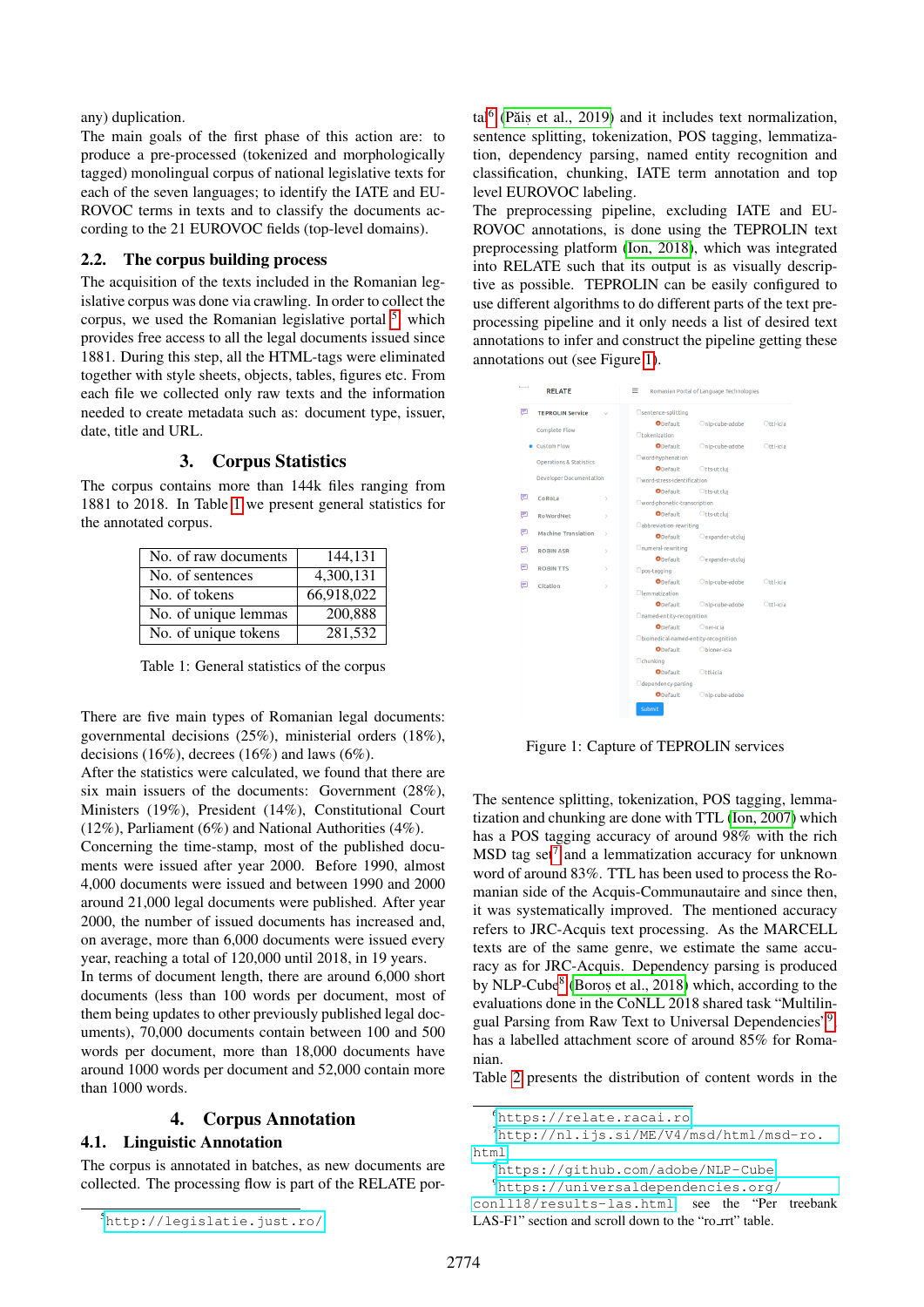legal corpus. As it can be seen, nouns are the most frequent ones, followed by adjectives, highlighting the fact that law terms typically consist of the nouns, noun groups and other nominal constructions.

| Tag          | Number of tags |
|--------------|----------------|
| <b>Nouns</b> | 21,792,691     |
| <b>Verbs</b> | 4,361,160      |
| Adjectives   | 4,960,693      |
| Adverbs      | 860,172        |

<span id="page-2-0"></span>Table 2: Statistics of the content words

#### 4.2. Annotation with NER

Part of the overall annotations required within the MAR-CELL project is named entity recognition. In this context, we used the module integrated in the RELATE platform (Păis [et al., 2019\)](#page-4-2). This is a general named entity recognizer for Romanian language implemented using Conditional Random Fields (CRF), based on the Stanford NER [\(Finkel et al., 2005\)](#page-4-5) software package. It is enhanced with the Romanian word embeddings (Păiș and Tufiș, 2018) learned from the CoRoLa corpus (Tufis [et al., 2019\)](#page-4-7). Furthermore, it uses the embeddings web service from the RELATE platform in order to obtain at runtime representations for previously unknown Romanian words. In total, a number of four entity classes can be identified: person (PER), organization (ORG), location (LOC) and time (TIME). In accordance with the MARCELL project specifications, the resulting annotation is added in IOB format [\(Sang and Veenstra, 1999\)](#page-4-8), in a dedicated column in the resulting annotated file. Table [3](#page-2-1) presents the distribution of named entity annotation over each of four entity classes. The NER accuracy, which was estimated on 500 randomly selected documents) is the lowest among our processing modules (64.1%) with the TIME annotation significantly better (94.42%).

| NE type     | <b>Number of entities</b> |
|-------------|---------------------------|
| LOC.        | 574,400                   |
| ORG         | 2,096,680                 |
| <b>PER</b>  | 1,153,053                 |
| <b>TIME</b> | 1,357,692                 |

<span id="page-2-1"></span>Table 3: Named entities distribution

## 4.3. Annotation with IATE terms and EUROVOC descriptors

In order to tackle the identification of IATE terms (for Romanian, IATE terminology consists of about 55,000 terms) and EUROVOC descriptors, we developed a linear time, approximate-string-matching algorithm that combines several string-matching techniques and language specific properties [\(Coman et al., 2019\)](#page-4-9). Because of the computational limitations imposed by approximate-string-matching algorithms, we attempted to convert this issue into a perfectstring-matching one, which we could then tackle with wellknown linear-time techniques.

After concluding that classical distance measures between strings (i.e. Levenshtein Distance, Hamming Distance) were not suitable for massive data linguistic processing, we aimed to create a function which could give identical results for forms of the same term, and different results for forms of different terms, thus enabling us to check the matching between any two forms. Therefore, we introduced the concept of a Compression Function, which aimed to provide a pseudo-lemmatization based solely on word structure. Its definition was established through several steps and optimizations, which are progressively discussed throughout the paper [\(Coman et al., 2019\)](#page-4-9). The final form of the Compression Function took a structure containing only Romanian alphabet letters, punctuation and spacing, and only kept the first letter of each word, the consonants, the spacing and, in some cases, capitalization, in order to construct the image (e.g. "Navigatie RNAV"  $\rightarrow$  "nvgt RNV"). The function could be written in pseudocode as follows (Algorithm 1).

Function *Normalize (string S)* is  $S \leftarrow$  RemovePunctuation(S)  $S \leftarrow$  SelectiveLowercase(S) end Function *Compress (string S)* is  $S \leftarrow \text{Normalize}(S)$  $S \leftarrow$  Keep the spacing/consonants/first letter of each word end

# Algorithm 1: Compression Function

The final algorithm was based on the Aho-Corasick [\(Aho](#page-3-1) [and Corasick, 1975\)](#page-3-1) data structure and the previously defined Compression Function. It also introduced a processing separation between short terms (having at most 4 consonants) and long terms (all the other terms) in order to increase identification accuracy. Short terms were directly inserted into an Aho-Corasick structure, through which the corpus was also directly passed in order to identify the matches. On the other hand, long terms were first passed through the Compression Function (pseudolemmatized), then inserted into a different Aho-Corasick structure, through which we passed the image of the corpus through the Compression Function (Algorithm 2).

It is worth mentioning that, unlike other string-matching algorithms like Levenshtein Automata, Aho-Corasick does not impose the need to process multi-word terms separately. Each term is passed through the Compression Function regardless of its structure, then the corpus is "fed" character by character to the structure. The identified terms from those two Aho-Corasick structures (represented by Short-Terms/LongTerms in the previous pseudocode) were then merged and inserted in the legal corpus. Overall, there were 51,517,877 matches, with an average of 347 IATE terms matched per document.

In order to compute the accuracy of the algorithm, we took into consideration both the fraction of positive-matches which we identified and the fraction of matches which are false-positives. Thus, an evaluation over a testing sample yielded an accuracy of 98%-99%. Due to the size of the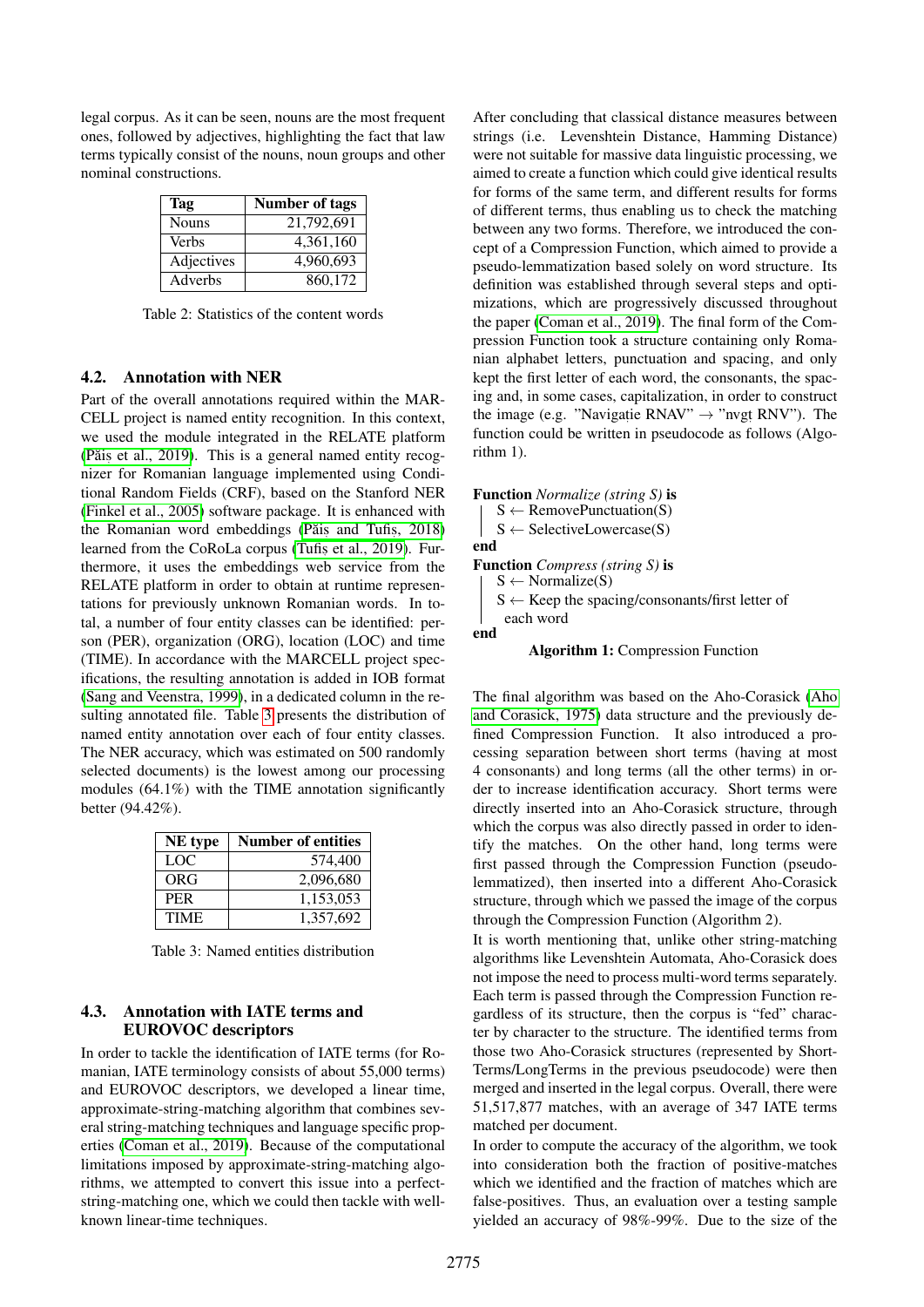| <b>Function</b> <i>ProcessShortTerms</i> is |
|---------------------------------------------|
| AhoCorasick ShortTerms                      |
| <b>for</b> each IATE short term T <b>do</b> |
| insert Normalize(T) in ShortTerms           |
| end                                         |
| <b>for</b> each document D <b>do</b>        |
| pass Normalize(D) through ShortTerms        |
| end                                         |
| end                                         |
| <b>Function</b> <i>ProcessLongTerms</i> is  |
| AhoCorasick LongTerms                       |
| <b>for</b> each IATE long term T <b>do</b>  |
| insert Compress(T) in LongTerms             |
| end                                         |
| <b>for</b> each document D <b>do</b>        |
|                                             |

#### pass Compress(D) through LongTerms end

# end

Algorithm 2: Aho-Corasick Processing

sample, the actual value is expected to be slightly lower. In each document, the legal terms identified from IATE and EUROVOC can be found on columns 13 and 14 respectively. The IATE and EUROVOC labels are prefixed with a number counting the terms in the current document. For multi-word terms, this counter allows correct term identification. In figure [2,](#page-4-10) MONITORUL (English "the instructor") is the first term in the current document, identified by the IATE code 1394636 and EUROVOC descriptor 3206 (Education and Communication). However, MONI-TORUL OFICIAL (English "the official monitor") is a different term (the second) with IATE code 3522817 for which three EUROVOC descriptors applies: 3221, 7206, 7231.

## 4.4. File structure and metadata

In order to enable further analysis for all seven action languages, the format of the processed documents is the same, irrespective of the language. Each document has a CoNLL-U Plus<sup>[10](#page-3-2)</sup> format and begins with a line describing the columns followed by a newdoc marker holding the file id (# newdoc id = ro.legal). Each sentence in a document is labelled by a unique ID (# sent\_id = ro\_legal.4), followed by the text of the respective sentence (# $text = ...$ ) and then the vertical analysis, CoNLL-U Plus with 14 columns, of the tokens occurring in the sentence. Each file also contains the corresponding in-line metadata: the title of the document, date of issue, document type and URL. For the purpose of local corpus management, we also created standoff metadata to be used in the KORAP platform we use for the exploitation of the CoRoLa national corpus [\(Tufis](#page-4-7), [et al., 2019\)](#page-4-7). The structure of a line is the following, the line fields being tab-separated (see Figure [2\)](#page-4-10): ID, FORM, LEMMA, UDPOS, XPOS, FEATS, HEAD, DEPREL, ., ., NER, CHUNK, IATE, EUROVOC.

After the language specific processing the documents are archived and sent to the next processing hub: the multilingual clustering and comparable documents semantic alignment phase begins.

# 5. Availability

The corpus is stored in a uniform representation format and is already made available to  $ELRC<sup>11</sup>$  $ELRC<sup>11</sup>$  $ELRC<sup>11</sup>$ . Using the  $ELRC$ infrastructure and protocols, the corpus can be accessed in two forms: raw legislative documents or linguistically annotated legislative documents. Moreover, periodically new documents will be added to the corpus, pre-processed, annotated and classified. This process will assure that language-specific features and changes will be captured.

# 6. Conclusions

In this paper, we described the process of creating a largescale monolingual corpus of national legislation documents enhanced with different types of annotations. Identifying the terms from both IATE and EUROVOC makes this resource very useful in the development of machine translation systems. Moreover, the work presented in this paper emphasizes the fact that the construction of domain-specific corpora also involves putting work and effort into developing domain-specific annotation tools.

We are planning to classify all the documents according to the 21 top-level EUROVOC categories. Several approaches will be used in order to determine the optimal one. Currently, the classification of the documents is done based on the most frequent EUROVOC category in each document, but we are also working on a classification based on word embeddings and on another one using the JRC Eurovoc Indexer JE $X^{12}$  $X^{12}$  $X^{12}$ , which is pre-trained for all EU official languages.

One of the main goals of the MARCELL project is to ensure sustainability by continuous feeding of the repository with new incoming data and ensuring time-persistence and low maintenance times of the processing pipelines against the OS updates and other changes between hosts and environments. In this context, the size of the Romanian legal corpus is expected to increase in both raw and annotated data. Furthermore, the Romanian language-specific processing flow, as all language-specific flows will be containerized, using Docker or similar technologies.

# 7. Acknowledgements

This research was supported by the EC grant no. INEA/CEF/ICT/A2017/1565710 for the Action no. 2017- EU-IA-0136 entitled "Multilingual Resources for CEF.AT in the legal domain" (MARCELL).

# 8. Bibliographical References

- <span id="page-3-1"></span>Aho, A. V. and Corasick, M. J. (1975). Efficient string matching: an aid to bibliographic search. *Communications of the ACM*, 18(6):333–340.
- <span id="page-3-0"></span>Boroș, T., Dumitrescu, S. D., and Burtică, R. (2018). NLP-Cube: End-to-End Raw Text Processing with Neural Networks. In *Proceedings of the CoNLL 2018 Shared Task: Multilingual Parsing from Raw Text to Universal*

<span id="page-3-2"></span><sup>10</sup>[https://universaldependencies.org/](https://universaldependencies.org/ext-format.html) [ext-format.html](https://universaldependencies.org/ext-format.html)

<span id="page-3-3"></span><sup>11</sup><http://www.lr-coordination.eu/>

<span id="page-3-4"></span><sup>12</sup>[https://ec.europa.eu/jrc/en/](https://ec.europa.eu/jrc/en/language-technologies/jrc-eurovoc-indexer)

[language-technologies/jrc-eurovoc-indexer](https://ec.europa.eu/jrc/en/language-technologies/jrc-eurovoc-indexer)